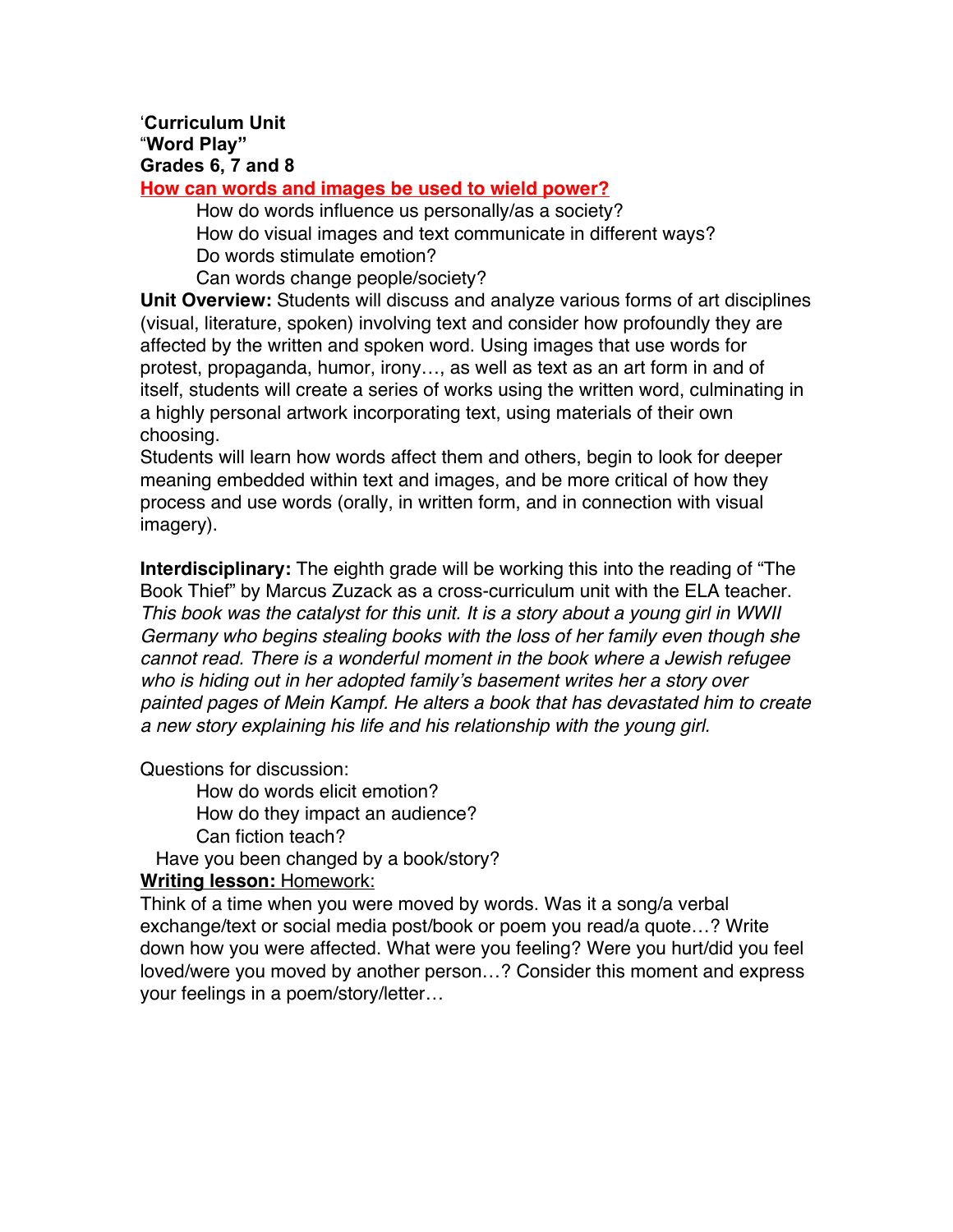#### **Lesson 1 Two classes** "**Reconfiguring the News"**

### **Essential Questions:**

-Can words change the course of history?

-Are news items partial or impartial?

-Can you recall a time when you have been tricked by words?

**Purpose:** Students will compare and contrast different news sources in order to understand how the placement of words/pictures can change the impact on the reader. Students will consider how they read the news and learn how to discern fact from opinion by altering news items themselves. Understanding how easily words can be manipulated for drama/bias/attention will make them more informed readers.

**Performance Objective:** Students will view the headlines of their local papers from the same date and compare and contrast the different layouts and headlines to consider the paper's point of view (is it fair and balanced?). Students will also view and analyze the artworks of Jenny Holzer , Jasper Johns, Shanti Grumbine, Barbara Kruger, Mark Bradford and Andy Warhol's *Death and Disaster* series to see how artists use words from news or popular culture to send a message or highlight an issue.

\*Based on an Art21 lesson- Students will create a collage with image and text from newspapers that incorporates found or drawn images with an existing text, or random words with an existing image to create a new context that juxtaposes or calls into question the relationship between the two elements.

**Learning Objectives:** Students will learn…

-how placement of words/pictures can change the meaning of a subject and its impact on the reader

-how words can be manipulated to create drama/influence the reader

-how to discern fact from opinion in the news items they read

-how to question the information they receive

-how to create a collage that changes the context of existing words/images

**Vocabulary:** juxtaposition, redaction

**Materials:** NY Daily News, New York Times, New York Post, glue, scissors, colored pencils, watercolors, markers.

**Journal Reflection:** How do newspapers use words to exert influence? Is it possible to report fair and balanced news? If you were a reporter could you be totally unbiased?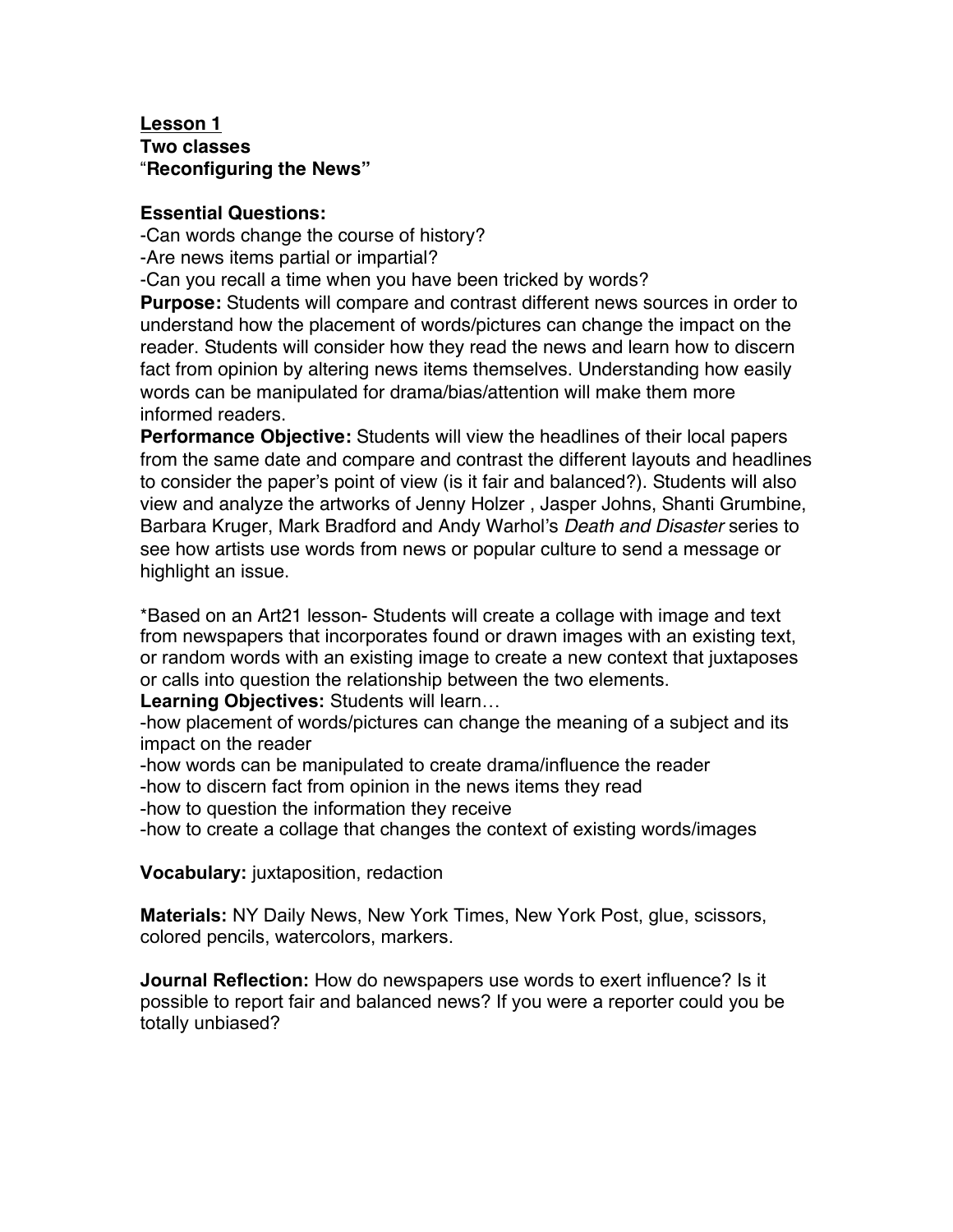**Lesson 2 Two classes** "**Tongue Twisted"**

**Essential Questions: Note: a good portion of this lesson will be discussion. I would like the students to consider how words that are dangerous seep into the common language sometimes and question whether or not this makes them benign or more dangerous. For example; when a racist, disparaging or sexist word is used as an endearment** How does language evolve to incorporate new trends, ideas or events? Are the changes constant or is there an ebb and flow? How do words or phrases make their way into everyday language? What are words that are taboo? Why are they taboo? Are they dangerous/hurtful/offensive? Share your ideas and opinions about these words? Does the constant use of some of these words/phrases change their meaning? How is your language different from your parents/grandparents/teachers? Have you ever created a new word or phrase that became a part of your everyday language?

**Purpose:** Students will consider the language they use/hear/read and how language and meaning change depending on the context in which language is used. Students will begin to understand how language is alive and ever-changing and how easily we adapt to these changes in order to communicate with each other. Students will view the works of artists who play with the use of words and images. Artists referenced: Edward Ruscha, Neil Jenney, Mark Tansey, Allen Ruppersberg, Trenton Doyle Hancock.

**Performance Objective:** Notebook work/group work (2 activities) -Working in their notebooks and in groups students will create/use a pun, palindrome, figure of speech or word play and illustrate the words with a visual image. Teacher will give some examples to start off.

-Students will write down verbs and add them to a box for everyone to pick from randomly. Each student will illustrate the verb they choose.

**Journal Reflection:** Write down common words/phrases you use when talking with your friends. Create a journal page with some of these words. You can make it decorative/a collage/a design of the words/different fonts…Consider the context in which they are used. Are some words used in fun/in anger/in joy/…Can you make the words look like your emotions?

-Something to think about: What are the dangers of being able to quickly adapt to how language is used?

# **Learning Objectives:**

Students will learn...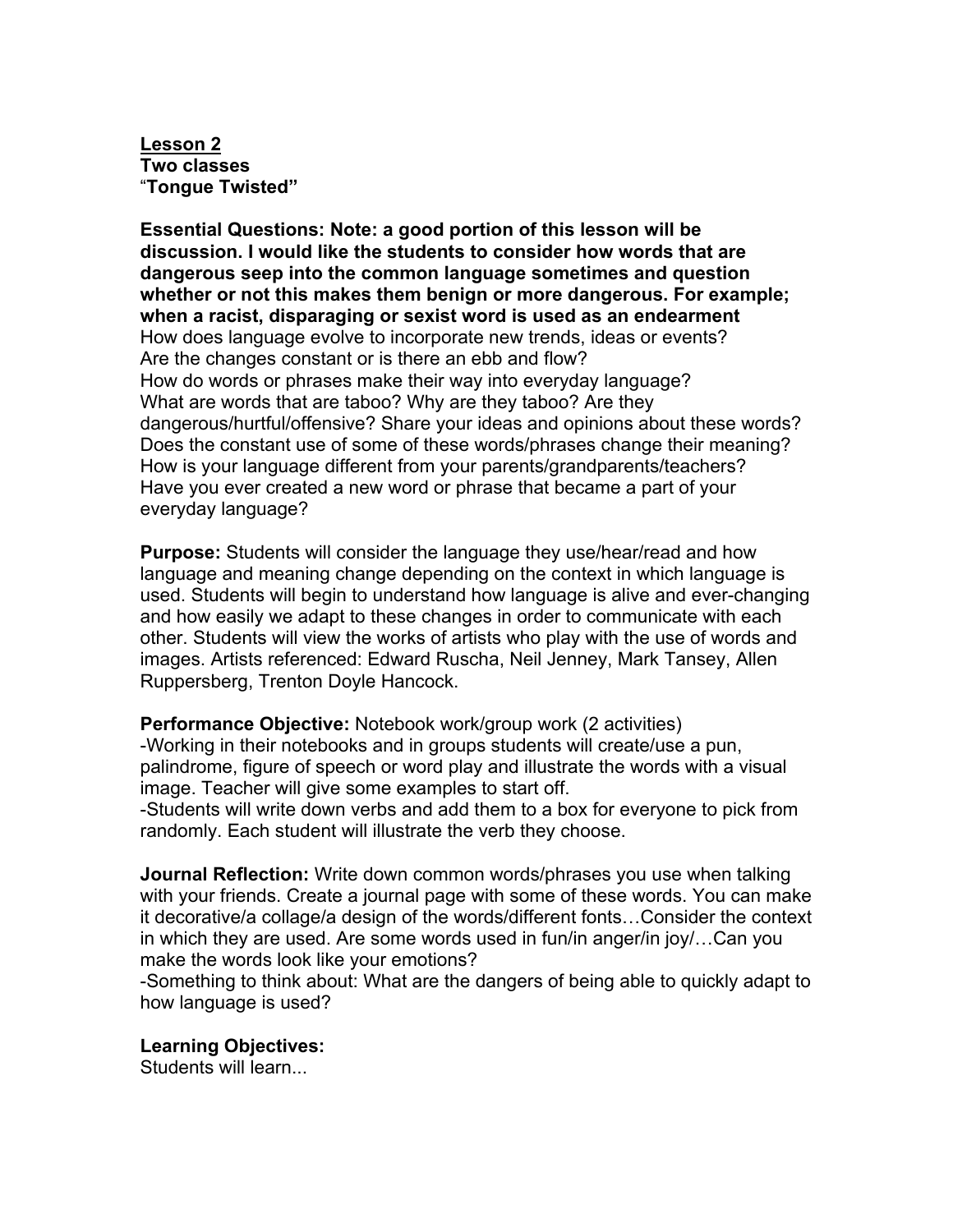-how language and meaning change depending on the context in which language is used.

-how they personally communicate with others through language and how their language may change with their audience

-that language is always evolving and be able to look at their own way of communicating to find this evidence Example: coded words with friends/makeup words that become a part of their language...

-how to make text come alive visually by using it as an art form -how other artists use text visually and emotionally

-how to play with words to create different meanings

#### **Lesson 3 Midway assignment, 4-6 classes** "**Altered Words"**

**Essential Questions:** How can you alter the meaning of someone else's written word?

Questions for the eighth grade: In "The Book Thief" Max alters Hitler's book "Mein Kampf" to tell the story of his friendship with Liesel. Why do you think the author had him alter "Mein Kampf"? How did the meaning of the book change with the altering and how do you think it affected Max and/or Liesel? Why did Max portray himself as a bird?

**Purpose:** Students will look at the works of altered book artists and find a poem in the open pages of an old book. They will illustrate their found poem on/in the pages of the book. The act of "finding" words from the pages of a book will help them consider the use of different words and how the meaning of words can be changed with placement and play. Artists referenced: A few artists from "Slash" exhibit at MAD Museum that use text in their work or as their work including book artists/altered books.

Doug Beube, Sue Blackwell, Arian Boussard, Lesley Dill, Brian Dettmer, Karol B. Kundstadt, Georgia Russel, Ann Hamilton

**Performance Objective:** Students will alter the meaning and physical appearance of an old book to create a new work of art influenced by words "found" in the open pages of the book that become a poem.

**Homework assignment:** (to be given the week before) Bring in a used book, preferably a hard cover book. Understand that this book will be altered and made into an art piece so do not bring in a book you want to save. It can be a book that has meaning to you or just a book that you know will be put in the trash.

**Task:** Open the pages of your book to a random spot, preferably the center. Scan the open pages and make note of words that catch your eye. Don't worry if you don't know the meaning of some of the words you can look them up. Consider words that create an image or evoke an emotion. When you start out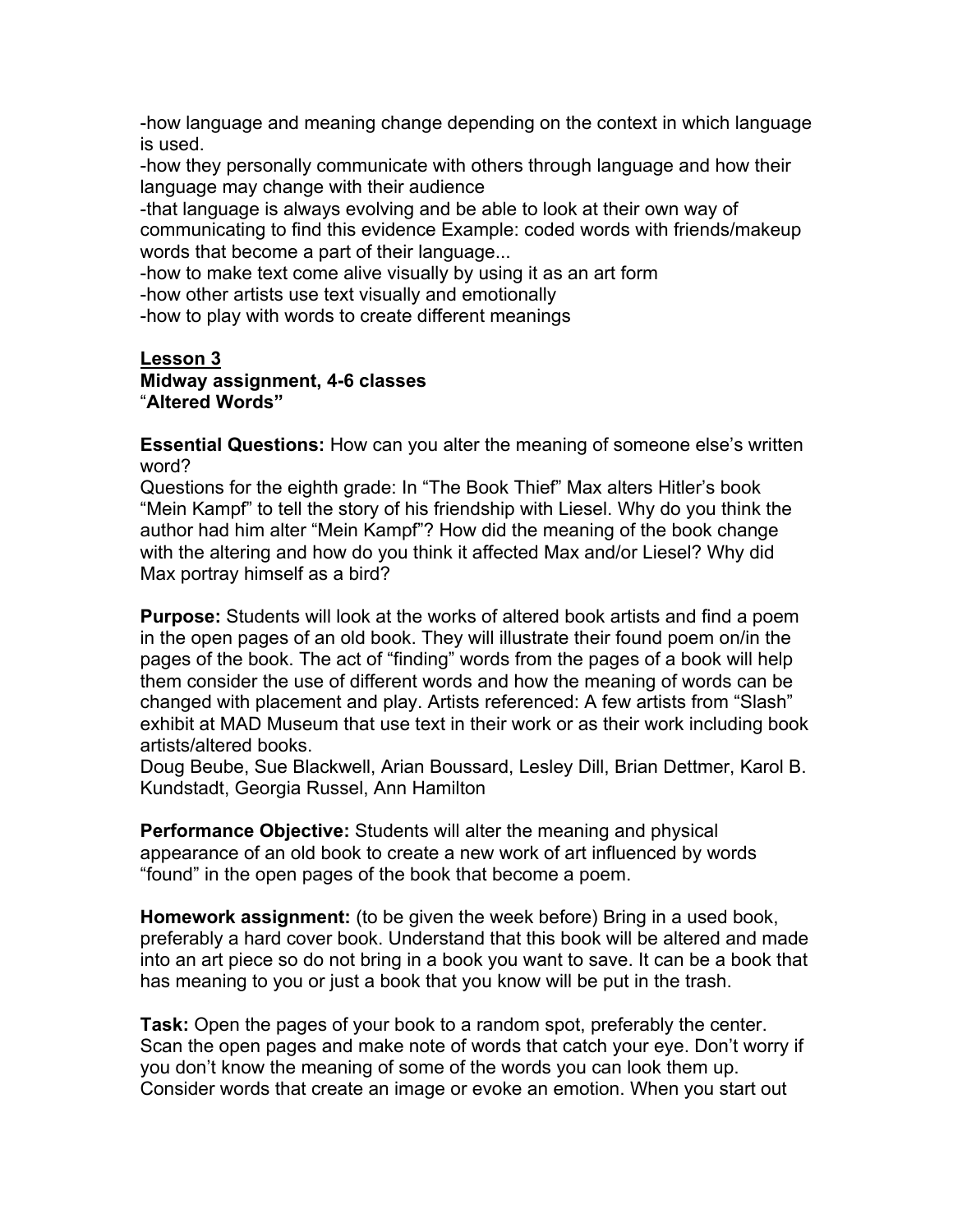don't worry about how many you find, you will edit them later. Use these "found" words to create a poem. Be open to changing them and putting together words you would not consider. You will use the pages of the book and/or the book itself to illustrate your poem.

**Questions:** What does your poem mean to you? How will you illustrate this? Will you build up/dig in from the pages? Will you paint/cut/black out words that are not needed?

**Materials:** glue, paint, scissors, brushes, markers, pastels, construction paper

## **Learning Objectives**

Students will learn...

-how a used book can become a new art form

-how random words can be used to create new images and meanings images -how words can inspire them visually

-about the works of altered book artists

**Lesson 4, One-two classes** *Shout, Shout, Let it All Out*

**Essential Questions:** What are you passionate about? What do you worry about? What do you want to change?

**Purpose:** Students will view the works of Maya Lin, Glen Lignon, Barbara Kruger and Jenny Holzer as well as word art from their own popular culture to consider how words can be used to inspire/incite/inform. Students will design a protest/statement t-shirt that is focused on an issue that they are passionate about.

### **Task: Design a protest/statement t-shirt-**

Think of an issue you are passionate about. Is it personal/political/ecological? Write a paragraph telling us why you feel passionate about this subject. Is it something that you want to change? Is it something that needs to be informative? Pull out words from your paragraph that can make a statement if they stand on their own or with only a few words. Or, can you make a statement by using repetition?

Will you use a few words or a lot of words only highlighting the ones that state your case or will you take out/black out words to make a statement? Will the size and type of the font help you make your point?

Use these words to design a protest/statement t-shirt.

**Materials:** pencil, markers, paper, samples of text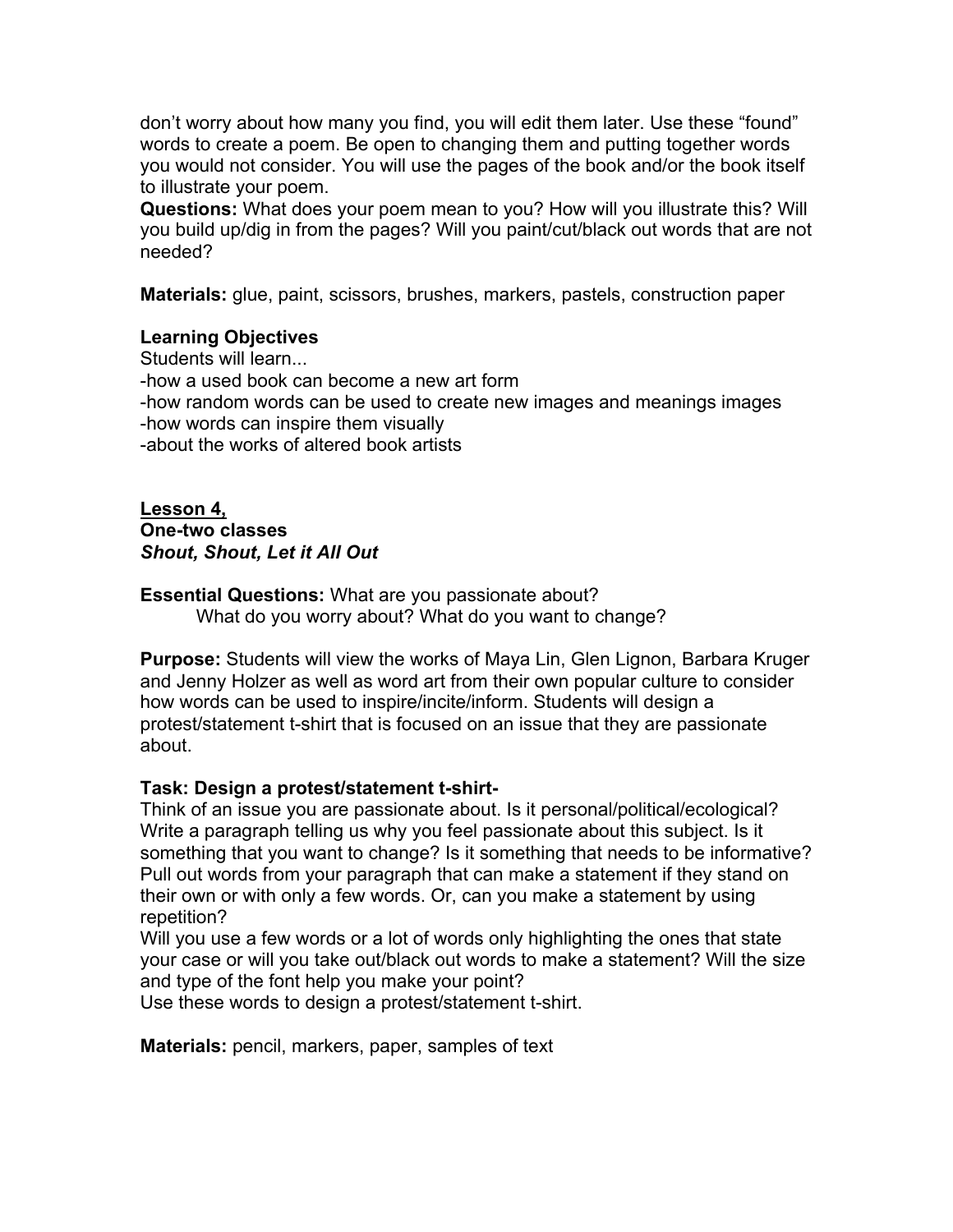**Homework:** Our next lesson will be a highly personal work of art that uses text in some way and addresses an injustice that you feel strongly about/a time you felt wronged or misunderstood/a bias you are struggling with or a time when you have felt a bias or injustice towards you. In your notebook write down your feelings on a personal bias/injustice you have experienced and consider how you would express this in a work that uses text.

# **Learning Objectives:**

## **Students will learn...**

-how other artists use the written word to protest, raise awareness, evoke emotion, inspire -how they can use words make others aware of social, political, personal issues that they feel strongly about -how their written words can be used to create dialogue -how to choose and edit words carefully to achieve impact -that they can have a voice

**Lesson 5- Final Lesson 3-6 classes** *In My Own Words*

**Essential Questions:** How do artists/writers affect change? Can your words/artworks touch another person? Can the written word be considered art? In what ways?

**Purpose:** Students will begin by viewing the works of various artists who use text as an art form to inspire their approach to different mediums and use this time to consider their own material and aesthetic preferences. Beginning with an exploration of materials, students will scaffold off the lessons on text to decide on a form that will appropriately define a personal experience they have had with bias/injustice to create an artwork with materials of their choosing.

Students will be shown a Power Point presentation referencing the following artists: Cy Twombly, Jasper Johns, calligraphy work, Chinese writing, Allora & Calsadilla's "Chalk" (letters as symbols)…Mixed media works using images and words, Shahzia Sikander use of text – English words grounded meaning, mystery of Urdu text created spiritual connection. Youtube shorts on Jenny Holzer and Shahzia Sikander in which the artists talk about working with text.

**Videos to reference:** Art21 Exclusives Beryl Korot "Babel: "The 7 minute Scroll" Jessica Rankin: "Mind and Language" Mark Bradford: "Paper"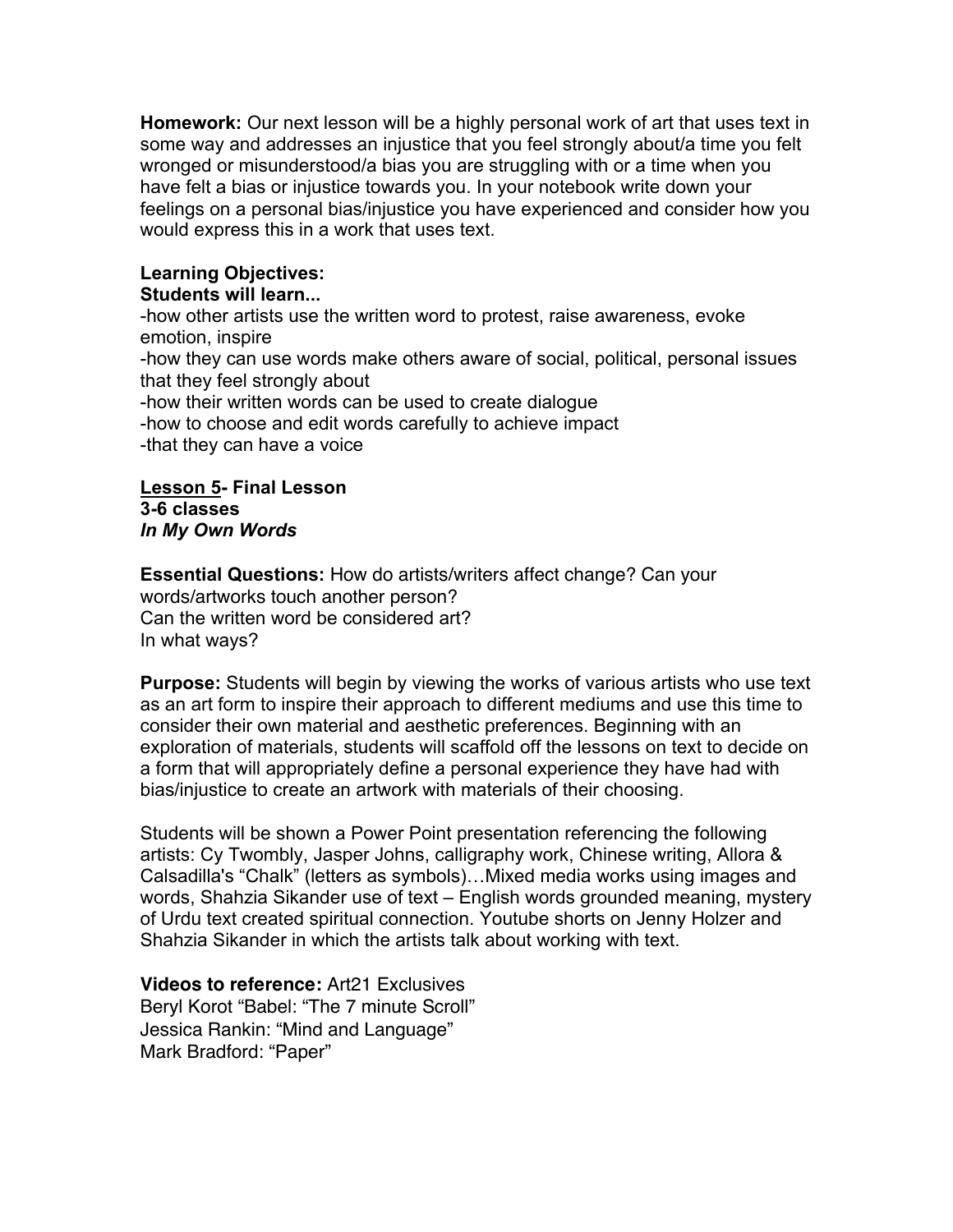**Task:** Consider the aesthetics of text/fonts and create something you think is visually striking that includes text and addresses an injustice that you feel strongly about/a time you felt wronged or misunderstood/a bias you are struggling with or a time when you have felt a bias towards you. Consider how bias/prejudice is formed. What are its origins?

**Motivation/Discussion:** Have you been moved/tricked/hurt by words? How does this feel? How can you visualize this feeling? Will you use color/absence of color/certain materials/images as well as text? Will the words you choose for your work be a scream or a whisper? Which thought do you feel would be more effective in your expression?

Consider playing with words and the materials you use as a way of expression. Color, brushstroke, soft, bold, marks,collage, layering meaning, photos, text from printed materials

2D or 3D, objects with their own meaning, symbols, other images…

How do artists/writers affect change? Can your words/artworks touch another person?

**Materials:** This is a mixed media piece and I would like to leave it open to the students. The first week they will sketch out ideas and map out what they need to bring in.

# **Learning Objectives:**

# **Students will learn...**

-how different materials can achieve different effects

-how to choose materials for personal expression

-how to edit and compose a work of art to define a personal experience they have had with bias/injustice

-how other artists use text as art and expression

# **Other videos that I would love to show given the time:** Art21 Exclusives

Beryle Korot "Babel: The 7 minute Scroll" Jessica Rankin: "Mind and Language" Mark Bradford: "Paper"

# **Quotes/definitions to post in classroom along with essential questions covered in the unit:**

# **Lesson 2**

"I like to play with language, word-play and puns, alliteration and onomatopoeia, poetic devices within the work…I like to pick language that has a certain kind of cadence, and words that have double meanings, or maybe words that, if you take a letter away, will be an opposite."

Trenton Doyle Hancock, artist